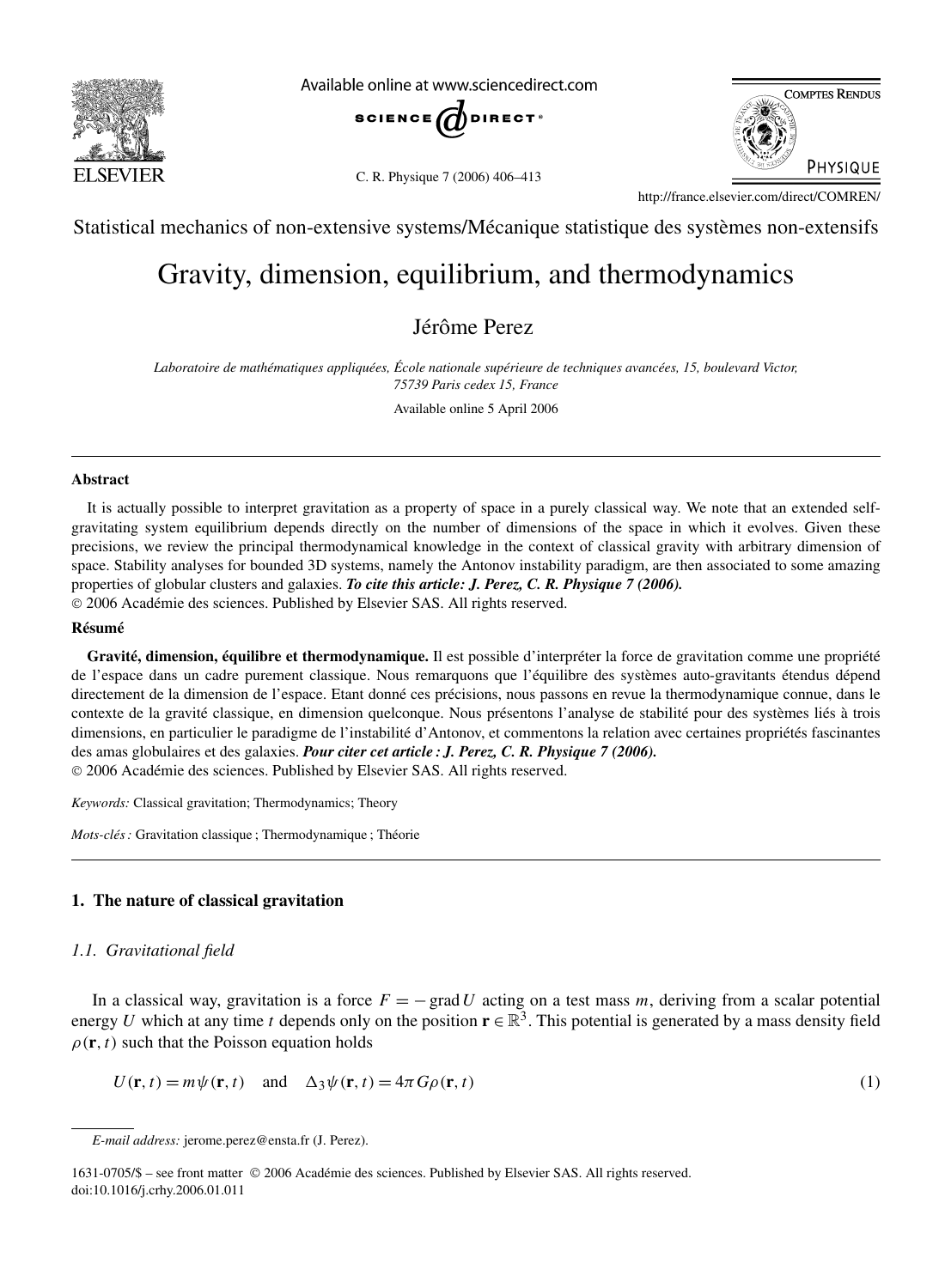Inverting the Laplacian  $\Delta_3$ , one writes the gravitational potential as

$$
\psi(\mathbf{r},t) = -G \int \frac{\rho(\mathbf{r}',t)}{|\mathbf{r} - \mathbf{r}'|} d\mathbf{r}'
$$
\n(2)

Using a convolution product, this last relation can be written:

$$
\psi = 4\pi Gg_3 * \rho \tag{3}
$$

where  $g_3$  is a solution of the equation

$$
\Delta_3 g_3 = \delta \tag{4}
$$

which is different from harmonic polynomials. In other words  $g_3$  is the Laplacian Green's function in  $\mathbb{R}^3$ 

$$
g_3(\mathbf{r}) = -\frac{1}{4\pi} \frac{1}{|\mathbf{r}|} \tag{5}
$$

Using information theory, the interpretation of Eq. (3) is clear: the Green's function is interpretable as an impulsional response of the corresponding operator; the gravitational potential  $\psi(\mathbf{r},t)$  is then the response from space when it submits to the presence of a mass density distribution  $\rho(\mathbf{r},t)$ . Constant factors are also clearly interpretable: the Newton–Cavendish constant *G* fixes units and  $4\pi$  is the value of the surface of unit radius sphere in  $\mathbb{R}^3$ ; it is then attached to the radial nature of the gravitational interaction.

Let us note that the traditional link usually made between gravity and space in general relativity is already contained, using this formulation, in classical field gravity. Two main problems remain: the instantaneous character of the interaction, and the fundamental restriction to isotropic spaces (Laplacians act equally in all directions). Two major successes of the Einstein theory of gravitation were to solve these problems.

In a classical context, one can directly generalize Eq. (3) to obtain the classical definition of the gravitational potential in a *n*-dimensional space; we have:

$$
\psi = G S_{n-1} g_n * \rho \tag{6}
$$

where

$$
S_{n-1} = \frac{2\pi^{n/2}}{\Gamma(n/2)} \quad \text{with } \forall z \in \mathbb{R}_*^+ \; \Gamma(z) := \int_0^{+\infty} e^{-s} s^{z-1} \, \mathrm{d} s
$$

represents the value of the surface of unit radius sphere in  $\mathbb{R}^n$ , and

$$
\forall \mathbf{r} \in \mathbb{R}_*^n \quad g_n(\mathbf{r}) = \begin{cases} |\mathbf{r}| & \text{if } n = 1\\ \frac{1}{2\pi} \ln |\mathbf{r}| & \text{if } n = 2\\ -\frac{1}{(n-2)S_{n-1}} \frac{1}{|\mathbf{r}|^{n-2}} & \text{if } n > 2 \end{cases}
$$

is Green's function of the Laplacian operator in  $\mathbb{R}^n$ .

Representation of the gravitational interaction in  $\mathbb{R}^n$  via relation (6) is not original, but it is presented here in a rational way.

#### *1.2. Equilibrium*

Let us describe the global dynamical properties of a system of  $N$  particles of same<sup>1</sup> mass  $m$  represented by their positions and impulsions merged in the vector  $\Gamma_{i=1,...,N} := (\mathbf{r}_i(t), \mathbf{p}_i(t) = m\dot{\mathbf{r}}_i)$ . Three tensors are of interest: the kinetic K, potential  $U$  and inertial  $I$  tensor, whose components are, respectively:

$$
\forall i, j = 1, ..., N \quad \mathcal{K}_{ij} := \frac{\mathbf{p}_i \mathbf{p}_j}{2m}, \quad \mathcal{U}_{ij} := m G S_{n-1} \sum_j g_n(\mathbf{r}_i), \quad \mathcal{I}_{ij} := m \mathbf{r}_i \mathbf{r}_j
$$

<sup>&</sup>lt;sup>1</sup> This assumption is not essential but it simplifies notably the notations, mainly in the continuous case where  $N \to \infty$ .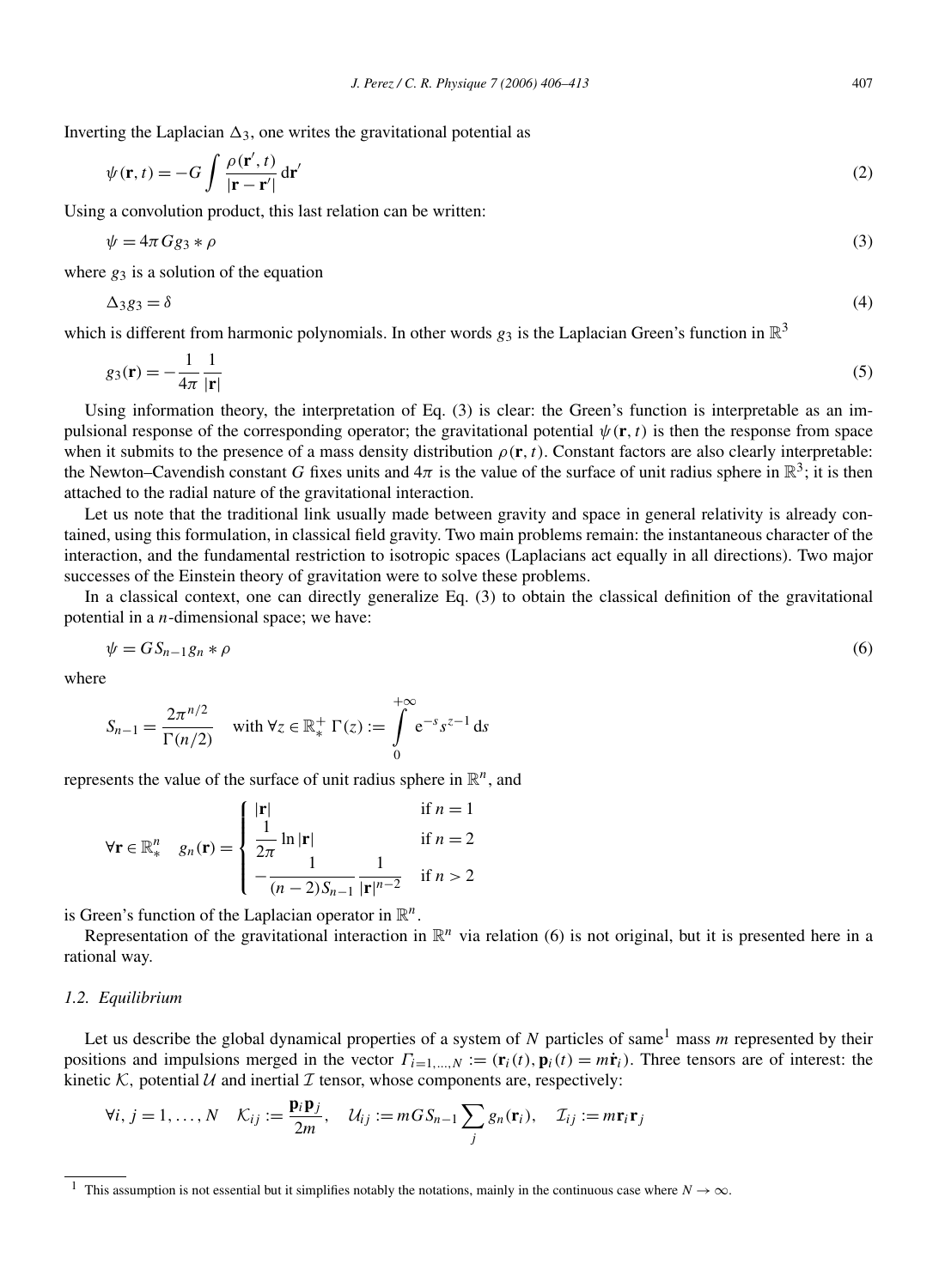In the continuous case where  $N \to \infty$ , the variable is no longer  $\Gamma_i$  but its probability density  $f = f(\Gamma_1, \ldots, \Gamma_N, t)$ . The dynamical tensors usually become:

$$
\mathcal{K}_{ij} := \int \frac{p_i p_j}{2m} f \, d\Gamma^N, \quad \mathcal{U}_{ij} := -m \int r_i \frac{\partial \psi}{\partial r_j} f \, d\Gamma^N
$$
  

$$
\forall i, j = 1, ..., N \quad \mathcal{I}_{ij} := m \int r_i r_j f \, d\Gamma^N \quad \text{where } d\Gamma^N = \prod_{i=1}^N d\Gamma_i
$$

In the general conservative case *f* obeys the Liouville equation, which reduces under generic symmetry assumptions to the Collisionless Boltzmann Equation for gravitating systems (see [5] for example).

It is not too long to prove<sup>2</sup> the fundamental virial theorem:

**Theorem 1.** If U is homogeneous of degree  $\alpha$ , i.e.,  $\forall \lambda \in \mathbb{R}$ ,  $\mathcal{U}(\lambda \mathbf{r}_1, \dots, \lambda \mathbf{r}_N) = \lambda^{\alpha} \mathcal{U}(\mathbf{r}_1, \dots, \mathbf{r}_N)$  then

$$
2\operatorname{Tr}(\mathcal{K}) - \alpha \operatorname{Tr}(\mathcal{U}) = \frac{1}{2} \frac{d^2 \operatorname{Tr}(\mathcal{I})}{dt^2}
$$

It is quite natural to define an equilibrium state by

$$
\frac{\mathrm{d}^2\operatorname{Tr}(\mathcal{I})}{\mathrm{d}t^2} = 0
$$

in some mean sense. Hence, for a self-gravitating system in a *n*-dimensional space:

- if  $n = 2$ , U is not homogeneous: the virial theorem does not apply in this form;
- if *n* = 2, *gn*, then U is an homogeneous function of degree *n* − 2 and equilibrium is characterized by the relation

 $2\operatorname{Tr}(\mathcal{K}) + (n-2)\operatorname{Tr}(\mathcal{U}) = 0$ 

For extended self-gravitating systems like globular clusters or galaxies, a 3-dimensional space in the virial theorem seems compatible with observations.

#### **2. Thermodynamics**

If all particles have the same probability law, are independent and do not interact by pairs but only globally through their whole mean gravitating field, one can reduce the dimensionality of the phase space; the system is statistically equivalent to a test particle of mass *m* at position  $\mathbf{r} \in \mathbb{R}^n$ , with impulsion  $\mathbf{p} \in \mathbb{R}^n$ , described at any time *t* by a distribution function  $f(\mathbf{r}, \mathbf{p}, t)$  and evolving in a mean field  $\psi(\mathbf{r}, t)$ . These two functions are solutions of the Vlasov– Poisson system:

$$
\begin{cases} \frac{\partial f}{\partial t} - m \frac{\partial f}{\partial \mathbf{p}} \cdot \frac{\partial \psi}{\partial \mathbf{r}} + \frac{\mathbf{p}}{m} \cdot \frac{\partial f}{\partial \mathbf{r}} = 0 \\ \psi = G \ S_{n-1} \ g_n * \left[ m \int f \ \mathrm{d} \mathbf{p} \right] \end{cases}
$$

## *2.1. Definitions*

Several quantities are, in general, used in thermodynamics:

– Phase space variable *Γ*

$$
\boldsymbol{\varGamma}=(\mathbf{r},\mathbf{p})\in\mathbb{R}^n\times\mathbb{R}^n
$$

<sup>&</sup>lt;sup>2</sup> From Newton fundamental principle in the discrete case or from the Liouville equation for the continuous case, ....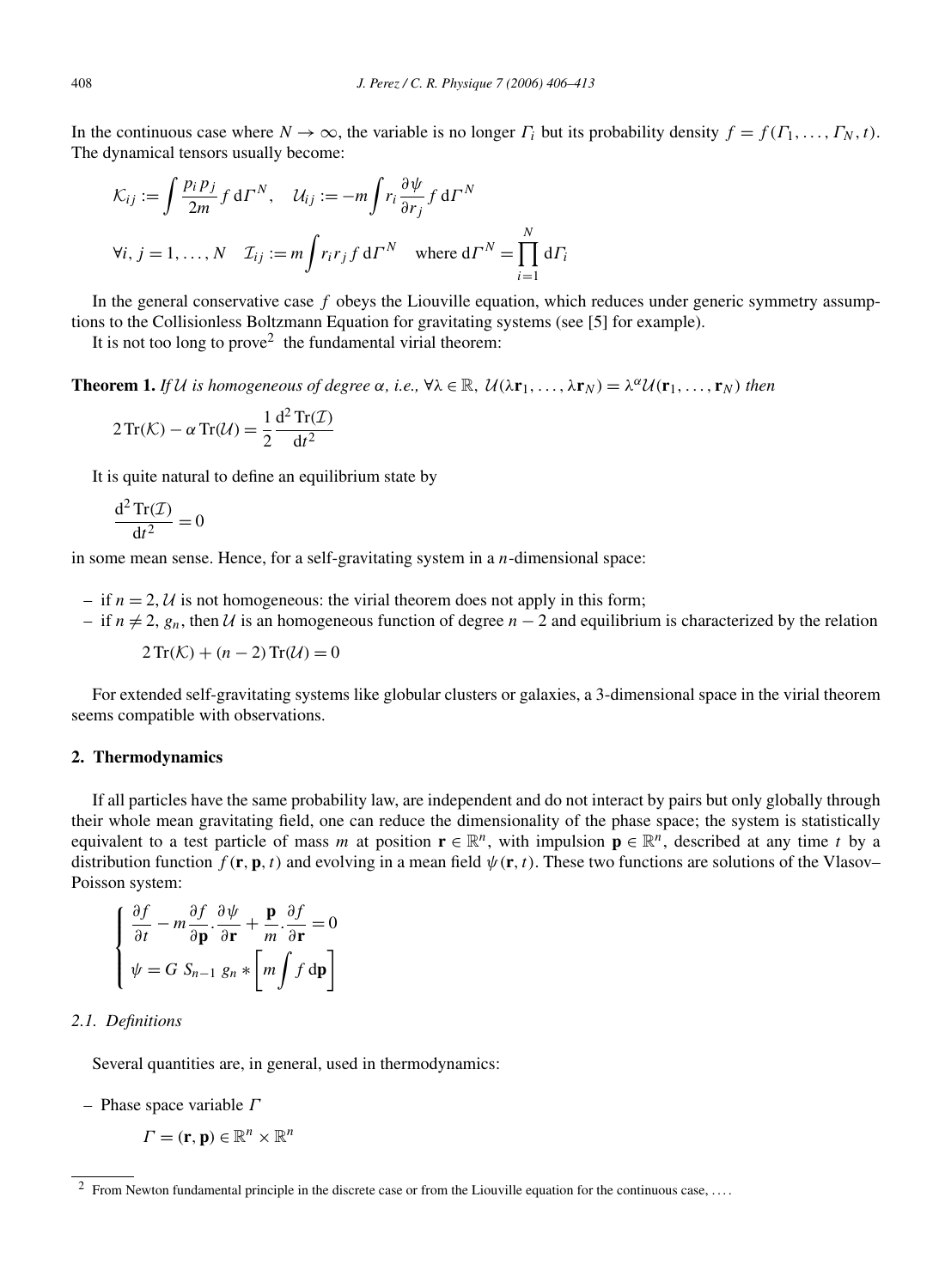– Space (*ν*) or mass (*ρ*) density

$$
v(\mathbf{r},t) = \int f(\Gamma,t) \, \mathrm{d}\mathbf{p} =: \rho/m
$$

– 'Number of particles' *N* or system's mass *M*

$$
N[f] := \int f(\Gamma, t) d\Gamma = \int v(\mathbf{r}, t) d\mathbf{r} := M/m
$$

– Energy

$$
E[f] := K[f] + U[f] \quad \text{with} \quad\n\begin{aligned}\nK[f] &:= \frac{1}{2m} \int \mathbf{p}^2 f(\Gamma, t) \, \mathrm{d}\Gamma \\
U[f] &:= \frac{m^2}{2} \int \nu(\mathbf{r}, t) \psi(\mathbf{r}, t) \, \mathrm{d}\mathbf{r}\n\end{aligned}
$$

– Angular momentum $3$ 

$$
J[f] = \int r p_{\phi} f(\Gamma, t) d\Gamma
$$

– Boltzmann entropy

$$
S[f] := -\int f(\Gamma, t) \ln[f(\Gamma, t)] \, \mathrm{d}\Gamma
$$

For precise considerations let us define some sets:

(i) Unbounded systems

$$
\mathcal{G}_n(N, E) = \left\{ f \text{ s.t. } \forall \Gamma \middle| \begin{aligned} K < \infty, U < \infty \\ E < \infty, N < \infty \end{aligned} \right\}
$$
\n
$$
\mathcal{G}_n(N, E, J) = \mathcal{G}(N, E) \cap \left\{ f \text{ s.t. } \forall \Gamma \ J < \infty \right\}
$$

(ii) Bounded systems  $D \subset R^n$ 

We denote by  $\text{Supp}(f)$  the support of the distribution function  $f$ , i.e., the complementary of the largest open set of  $\Gamma \in (\mathbb{R}^n \times \mathbb{R}^n)$  such that  $f(\Gamma) = 0$ . We then call

$$
\mathcal{G}_n(D, N, E) = \left\{ f \in \mathcal{G}_n(N, E); \text{ Supp}(f) \subset D \right\}
$$
  

$$
\mathcal{G}_n(D, N, E, J) = \left\{ f \in \mathcal{G}_n(N, E, J); \text{ Supp}(f) \subset D \right\}
$$

# *2.2. Thermodynamical equilibrium problem*

The classical thermodynamical equilibrium problem concerns the existence of an entropy extremalizer. Considering a set  $\mathcal{G}_n$  of acceptable distribution functions, it can be posed as:

 $\exists$ ?  $f^+ \in \mathcal{G}_n$  s.t.  $\forall f \in \mathcal{G}_n$ ,  $S[f] \leqslant S[f^+]$ 

For the sets considered in the previous section, this problem corresponds to a classical Euler–Lagrange one, whose solutions are the well-known isothermal spheres:

$$
-\text{ For } f \in \mathcal{G}_n(E, N)
$$

$$
f^+ = \exp\left\{-\alpha - \beta \left(\frac{\mathbf{p}^2}{2m} + m\psi^+\right)\right\}
$$

Lagrange multipliers  $\alpha$  and  $\beta$  correspond respectively to the conservation of *N* and *E*.

 $\setminus$ 

<sup>&</sup>lt;sup>3</sup> The quantity  $p_{\phi}$  indicates the tangential components of the impulsion **p**, the quantity *r* stands for the Euclidian norm of the position **r** of the test particle.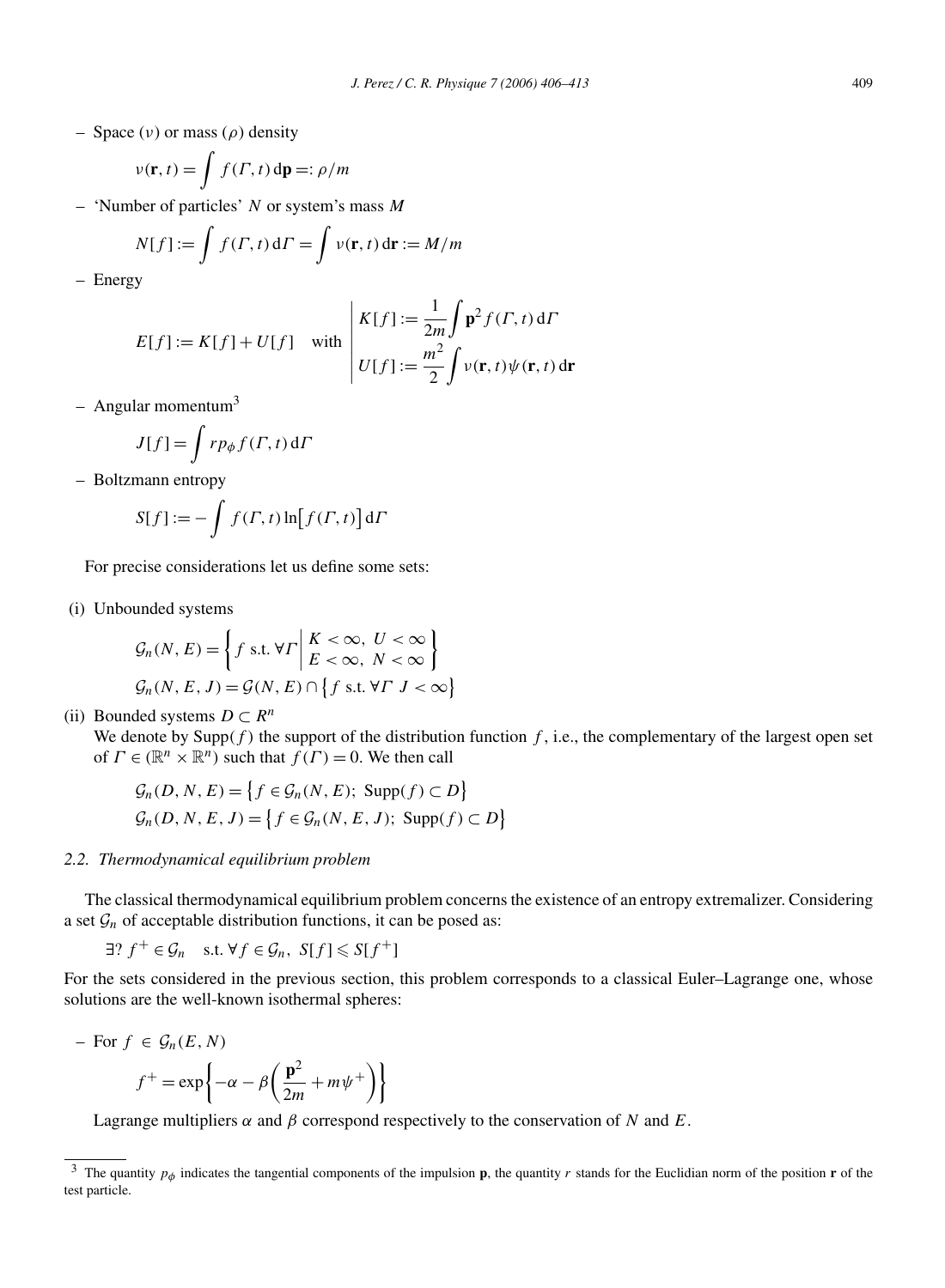$-$  For  $f \in \mathcal{G}_n(E, N, J)$ 

$$
f^{+} = \exp\left\{-\alpha - \beta \left(\frac{p_r^2}{2m} + \frac{(p_\phi - mr\omega)^2}{2m} + m\psi^+ - \frac{m^2\omega^2r^2}{2}\right)\right\}
$$

The additional constraint of *J* conservation corresponds to the introduction of the *ω* multiplier.

## *2.3. 2D thermodynamics:* G<sup>2</sup>

We reproduce here the classical results obtained in [1] and [2]. The main one is twofold: we first produce a bound for entropy, we then study the existence of a distribution function which allow the reaching of that bound. Concerning the upper bound for the entropy, we prove that<sup>4</sup>

**Theorem 2.**  $\forall f \in \mathcal{G}_2(E, N)$ 

$$
S[f] \leqslant S^+(N, E) := \sup_{\mathcal{G}_2(N, E)} S[f] \leqslant \frac{2E}{N} + N \ln(\mathrm{e} \pi^2)
$$

In 2D, the entropy of unbounded self-gravitating systems for which  $E = cst$ , and  $N = cst$  is bounded from below.

**Theorem 3.** *In the notations of Theorem* 2

$$
S^+(N, E, J) = S^+(N, E)
$$

Adding the angular momentum constraint does not change the least upper bound on the entropy. The existence of a distribution function  $f^+$  corresponding to this entropy maximizer, i.e.,  $S[f^+] = S^+$  is closely related to the set under consideration:

– In  $\mathcal{G}_2(E, N)$ :  $f^+$  exists and is unique,

$$
f^{+} = \frac{e^{2(E - N^2)/N^2}}{\pi^2} \frac{e^{-p^2/N}}{(e^{2(E - N^2)/N^2} + r^2)^2}
$$

it generates the potential

$$
\psi^+ = N \ln(e^{2(E - N^2)/N^2} + r^2)
$$

in the units of papers [1] and [2].

- There is no  $f^+ ∈ \mathcal{G}_2(E, N, J)$  for which  $S[f^+] = S^+$ .
- In  $\mathcal{G}_2(D, E, N)$  and  $\mathcal{G}_2(D, E, N, J)$ :  $f^+$  exists and is unique.

# *2.4. 3D thermodynamics:* G<sup>3</sup>

Introducing a new dimension changes drastically the situation concerning the classical equilibrium problem of gravitational thermodynamics. As a matter of fact, it is well known for a long time (see, for example, [5, p. 268]) that

- Entropy has no global maxima on  $\mathcal{G}_3(E, N)$ ,  $\mathcal{G}_3(E, N, J)$ ,  $\mathcal{G}_3(D, E, N)$  and  $\mathcal{G}_3(D, E, N, J)$ .
- Entropy has no local maximum on  $\mathcal{G}_3(E,N)$  and  $\mathcal{G}_3(E,N,J)$ .

The existence of local maximum for entropy in  $G_3(D, E, N)$  corresponds to an extensive literature initiated by the works of Antonov (see [5] for a review) in the early 1960s. It represents a beautiful problem of thermodynamics.

<sup>4</sup> In the units used in the original papers.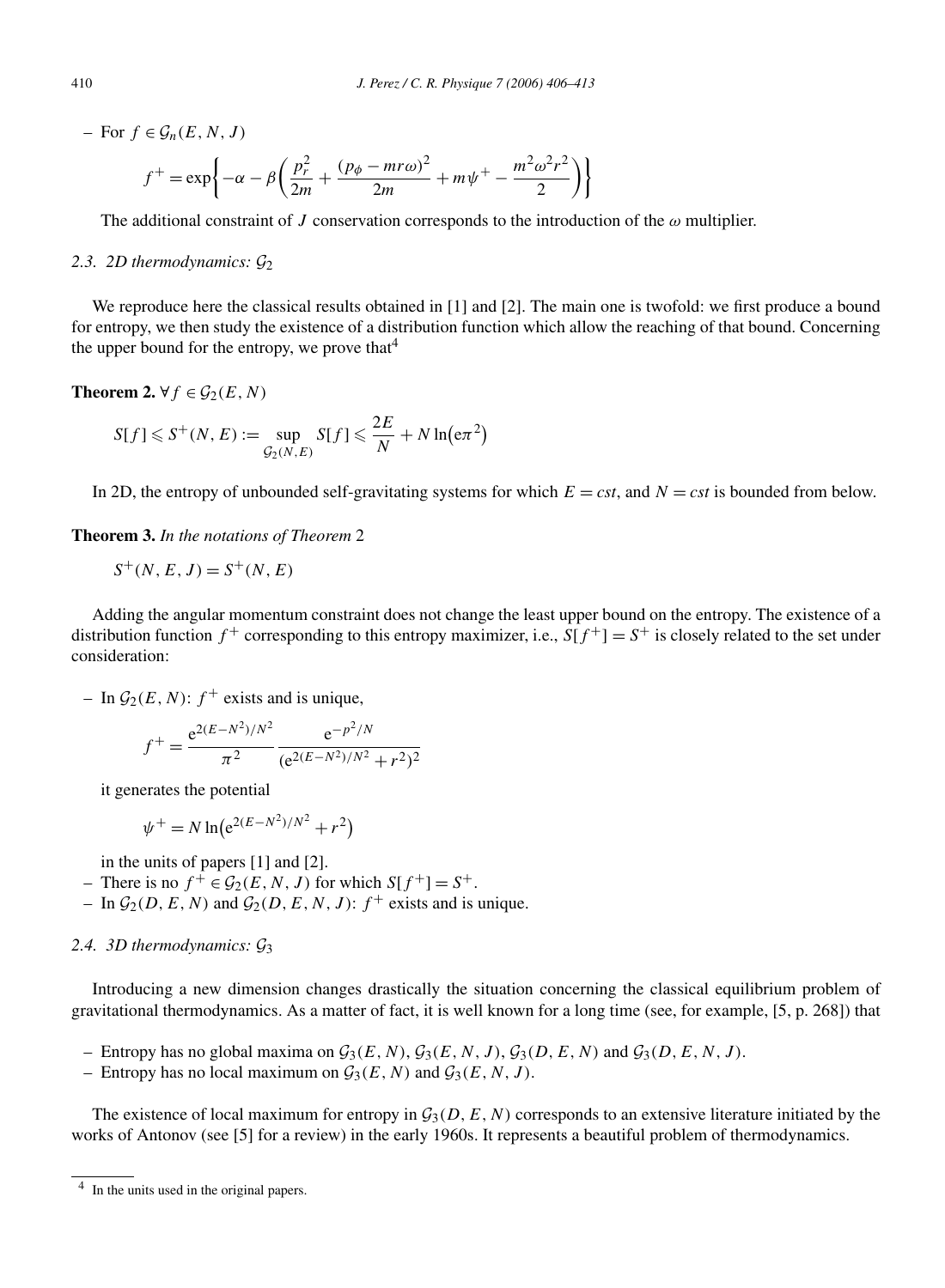## 2.4.1. Entropy extremalizer in  $\mathcal{G}_3(D, E, N)$

We reproduce below the main results obtained by Padmanabhan (see [3]) which clarify all previous works. If we denote by *R* the radius of the largest bowl contained in the spatial part of *D*, it is proven that any entropy extremalizer in  $G_3(D, E, N)$  must be of the form:

$$
f^{+} = \left(\frac{2\pi}{\beta}\right)^{-3/2} v_o e^{-\beta E} \quad \text{with } mv_o = \rho(0)e^{\beta \psi(0)}
$$
 (7)

The associated potential verifies the Poisson equation:

$$
\Delta_3 \psi = 4\pi G m v_o e^{-\beta \psi} \tag{8}
$$

with the limit condition  $\psi(R) = -GM/R$ . Introducing dimensionless variables

$$
L_o = \sqrt{4\pi G\rho(0)\beta}, \quad M_o = 4\pi \rho(0)L_o^3, \quad \psi_o = \beta^{-1} = \frac{GM_o}{L_o}
$$
  

$$
x = r/L_o, \quad n = \rho/\rho(0), \quad \mu = M(r)/M_o, \quad y = \beta(\psi - \psi(0))
$$

the Poisson equation becomes

$$
\frac{1}{x^2} \frac{d}{dx} \left( x^2 \frac{dy}{dx} \right) = e^{-y} \quad \text{with } y(0) = y'(0) = 0
$$

Milne's functions,  $v = \mu/x$  and  $u = nx^3/\mu$ , transform the Poisson equation into

$$
\frac{u}{v}\frac{dv}{du} = \frac{1-u}{u+v-3}
$$
 with 
$$
\begin{vmatrix} v=0 & \text{when } u=3\\ \text{and} \\ \frac{dv}{du}\Big|_{(u,v)=(3,0)} = -5/3
$$

Hence, isothermal extremal spheres lie on a curve in the  $u-v$  plane. This curve is plotted on Fig. 1.

## *2.4.2. Antonov instability*

In a meaningful remark, Patmanabhan notes that the dimensionless quantity

$$
\lambda := \frac{RE}{GM^2} = \frac{1}{v} \left( u - \frac{3}{2} \right)
$$

also lies on the same  $u-v$  plane. He then asks the fundamental question: Can  $E$ , R and M be accommodated by a suitable choice of  $\rho(0)$  and  $\beta$ ? As one can see on Fig. 2, the answer is clearly no. There exists a critical value  $\lambda_c \simeq -0.335$ , associated with the possibility to put a given isothermal extremal sphere in a given box!



Fig. 1. Isothermal sphere in the Milne plane. Fig. 2. Existence of an extremal isothermal sphere.

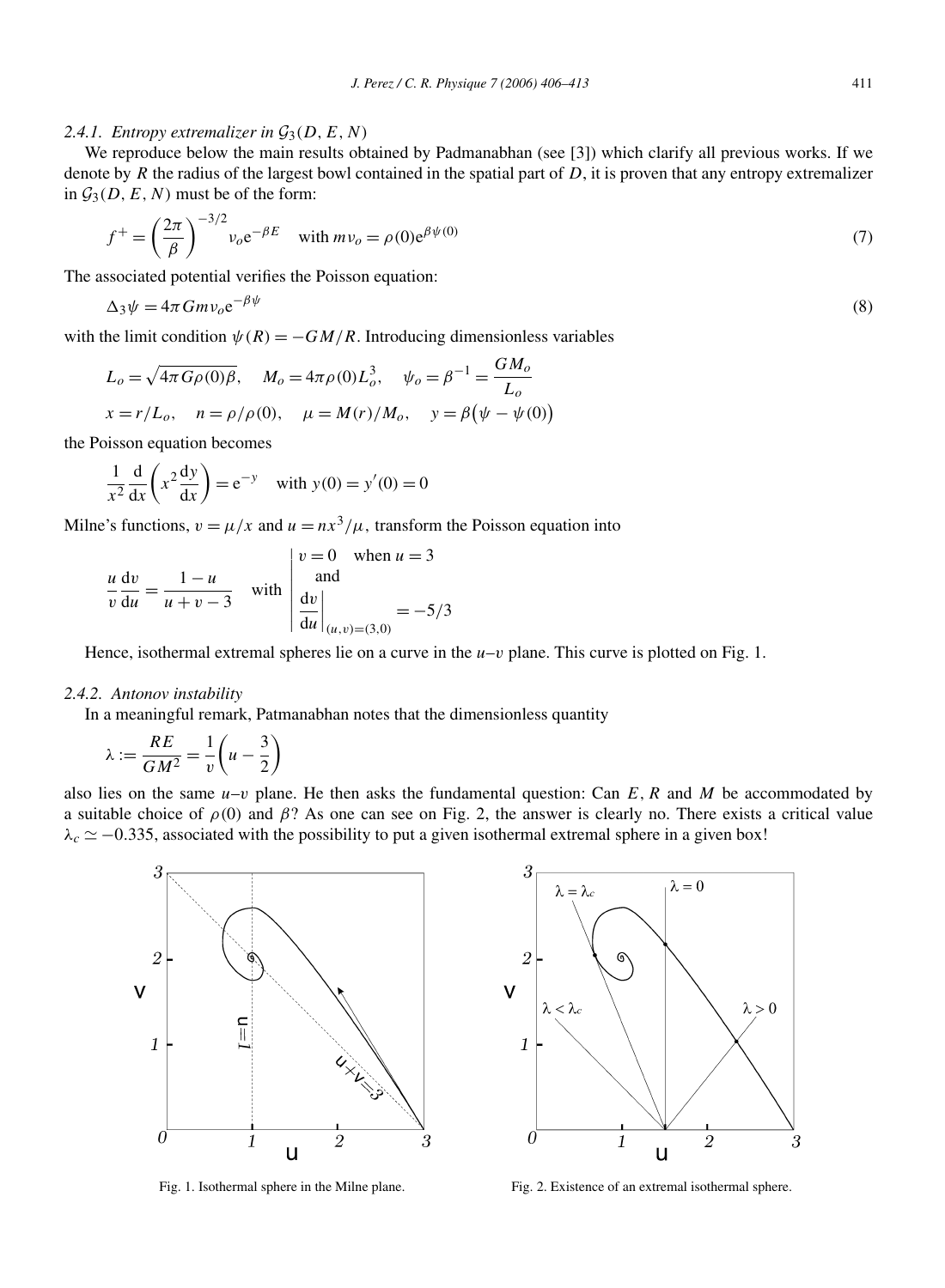- If *λ<λc* the isothermal sphere cannot exist, and the entropy extremum cannot exist;
- If *λ>λc* the isothermal sphere exists, and the entropy extremum exists!

More exciting is the fact that the nature of the extremum depends on  $\kappa = \rho(0)/\rho(R)$  the density concentration ratio of the isothermal sphere:

- If *κ >* 709, the extremum of the entropy is an unstable saddle point;
- If *κ <* 709, the extremum of the entropy is local maximum.

This last point is generally associated to the so-called gravothermal catastrophe; we prefer to call it the Antonov instability. As we will see in the next section, such an instability is certainly at the origin of some important characteristics of extended self gravitating systems.

#### **3. The Antonov instability in astrophysics**

#### *3.1. Globular clusters in galaxies*

Since the early 1980s, observations have shown that galactic globular clusters split in two categories which differ by some properties of their radial density profiles. On the one hand, there is a large family of about 120 clusters with a large constant density core which extends to almost the half mass radius  $(R_{50})$  of the whole system. This large core is surrounded by a power law density decreasing halo. On the other hand, a small family of about 20 core collapsed clusters with a very high central density, which decreases monotonically outward with mainly two power law indexes. These two types of globular clusters are very well represented by two of their components, namely NGC 6388 for the core halo cluster and Trz2 for core collapsed cluster; see Fig. 1 of [6].

Such a behaviour of the radial density could be explained in a very simple way by the Antonov instability. As a matter of fact, if globular cluster formation results from the collapse of a small, hence homogeneous, region of some galaxy, the natural result is roughly an isothermal sphere (see [4]) with generally a contrast density  $\kappa$  less than the critical value. The evolution of the cluster in the galaxy produces a slow evaporation of the cluster (passing through the galactic plane in spiral galaxies, for example). Due to the negative specific heat of such gravitating systems, this evaporation makes the contrast density grow. When *κ* reaches the critical value, the Antonov instability triggers and transforms the core halo density profile into a collapsed core one. On Fig. 3 we represent the radial density profile after the collapse of an initially homogeneous system and of an initially inhomogeneous one (see [4]).



Fig. 3. Radial density profile obtained from the gravitational collapse of an homogeneous set of mass and an inhomogeneous one.